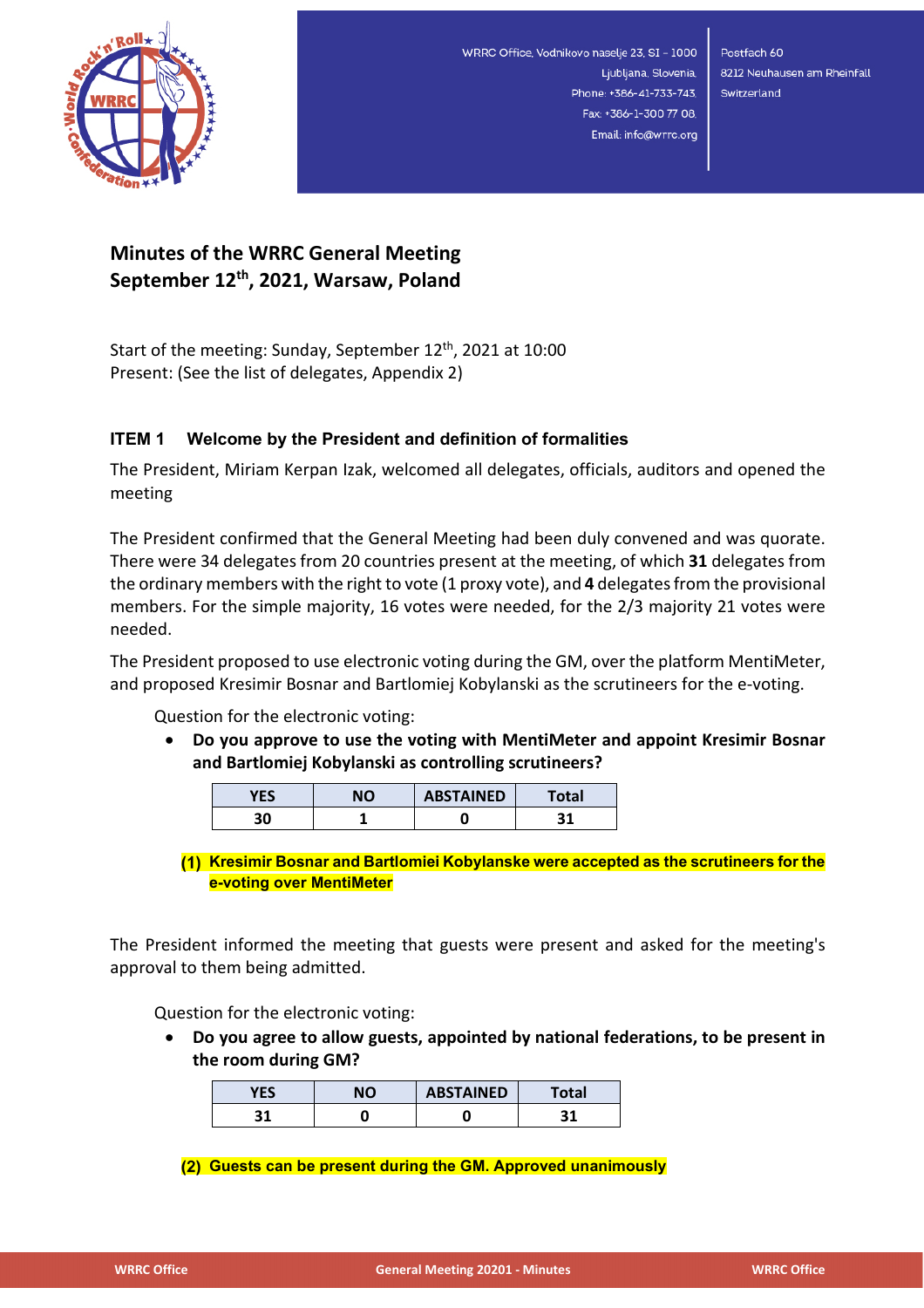

#### **ITEM 2 Approval of the Minutes of the last Extraordinary Online GM 2020**

Minutes of the General Meeting 2020 were distributed to all Members in due time. There was no discussion about the minutes.

Question for the electronic voting:

• **Do you approve the minutes of GM 2020, distributed to the members in due time?**

| VFC | NΟ | <b>ABSTAINED</b> | <b>Total</b> |
|-----|----|------------------|--------------|
| 30  |    | u                | 30           |

**Minutes from the Extraoridnary Genera Meeting 2020 were approved.**

#### **ITEM3 Approval of the Agenda of the General Meeting**

The Agenda for the General Meeting was included in the document for the delegates.

After sending the documents, our temporary member from Malta, Malta Rock'n'Roll Association (accepted by the Presidium on 08.01.2021) reminded us that we didn't include the Motion to accept them as new Provisional member in the WRRC.

WRRC President proposed to the GM to add this to the Agenda of the General Meeting, as Presidium Motion 04.

Question for the electronic voting:

• **Do you agree to add the motion about Malta on the Agenda, as Presidium Motion 04?**

| VEC | NΟ | <b>ABSTAINED</b> | Total |
|-----|----|------------------|-------|
| סר  |    |                  | 30    |

**(4) The motion was accepted** 

Kasia Kik Witkowska (IRL) proposed to add to the agenda the motion to accept the Acrobatic Rock'n'Roll Irish Association as a direct member of the WRRC. At present they are a member of the DanceSport Federation of Ireland.

In a short discussion, President explained that we cannot have two members from one country, and DFI cannot be excluded from the WRRC. This would also violate the existing contract between the WDSF and WRRC. Mrs. Witkowska insisted on voting about the motion.

Question for the electronic voting:

• **Do you agree to add the motion Ireland on the Agenda?**

| <b>VEC</b> | NО | <b>ABSTAINED</b> | <b>Total</b> |
|------------|----|------------------|--------------|
|            | л  |                  |              |

**The motion from Ireland was not accepted (no qualified majority).**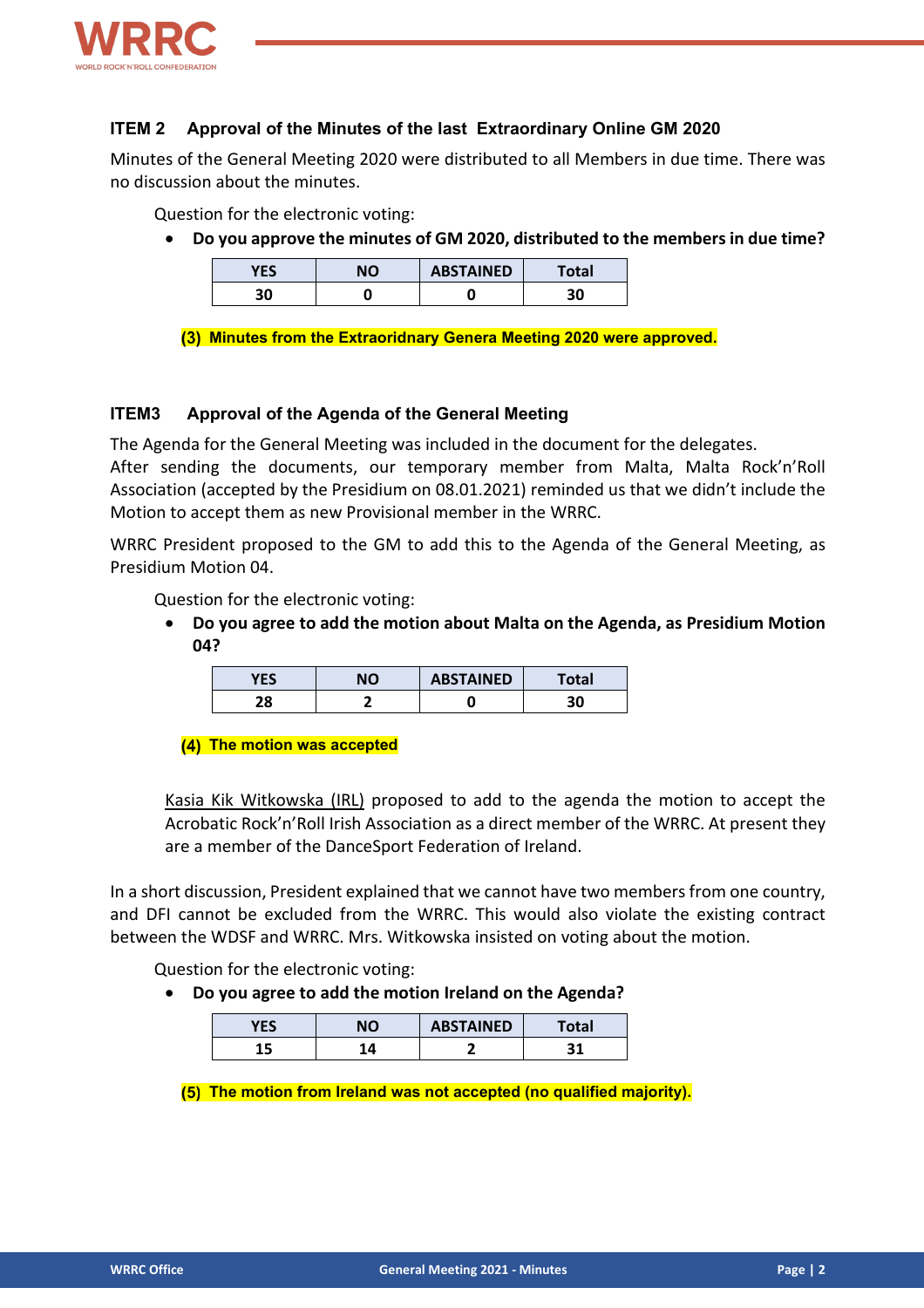

Question for the electronic voting:

• **Do you approve the Agenda of the General Meeting 2021, including the added Presidium Motion 04?**

| YES | NΟ | <b>ABSTAINED</b> | Total |
|-----|----|------------------|-------|
| חר  |    |                  |       |

**The Agenda was approved.**

#### **ITEM 4 Presentation the reports of the Presidium and the Commissioners, presentation of the end-of-year balance sheet**

All Reports were distributed in writing to all WRRC Members. President asked all Presidium members and Commissioners if they wanted to add something to their reports*,* but they confirmed that their reports were final*.* Finance Director, Marina Eskolin, presented and explained some details about the End-of-year balance sheet and Financial Report.

President also asked delegates if there were questions to the reports.

Jean François Dekhil (France) expressed the concerns of the French Federation of Dance regarding many technical motions presented by the members for the GM. The General Meeting of the WRRC should focus on the strategic questions, and technical questions should be discussed within the commissions appointed by the WRRC Presidium, aimed at the development of the high-level sport. The development of the mass-sport cannot be in the focus of the General Meeting, it should be developed on the national level.

- There were no questions to the reports of
	- o President
	- o Vice President expansion and marketing
	- o Vice President Communication
	- o Vice President Legal Affairs
	- o Vice President Education
	- o Sports Director
	- o Finance Director
	- o Medical Commissioner
	- o Anti-Doping Commissioner
	- o Boogie Woogie Commissioner
	- o End-of-year balance sheet and Financial Report

#### **ITEM 5 Auditors' report**

Auditors, Gritli Ramschag-Wolein and Daniele Fuog, presented their report to the GM. The report is in Appendix 1 of these minutes, because it was not sent out to the delegates in advance.

Accounting records and receipts were found in good order and complete, and the bookkeeping is in perfect form. All members and officials were reminded again, that they should fill their claims of expenses on the mandatory forms, and completely, including signatures. Membership fees should be paid at the beginning of the year, latest by February of the current year.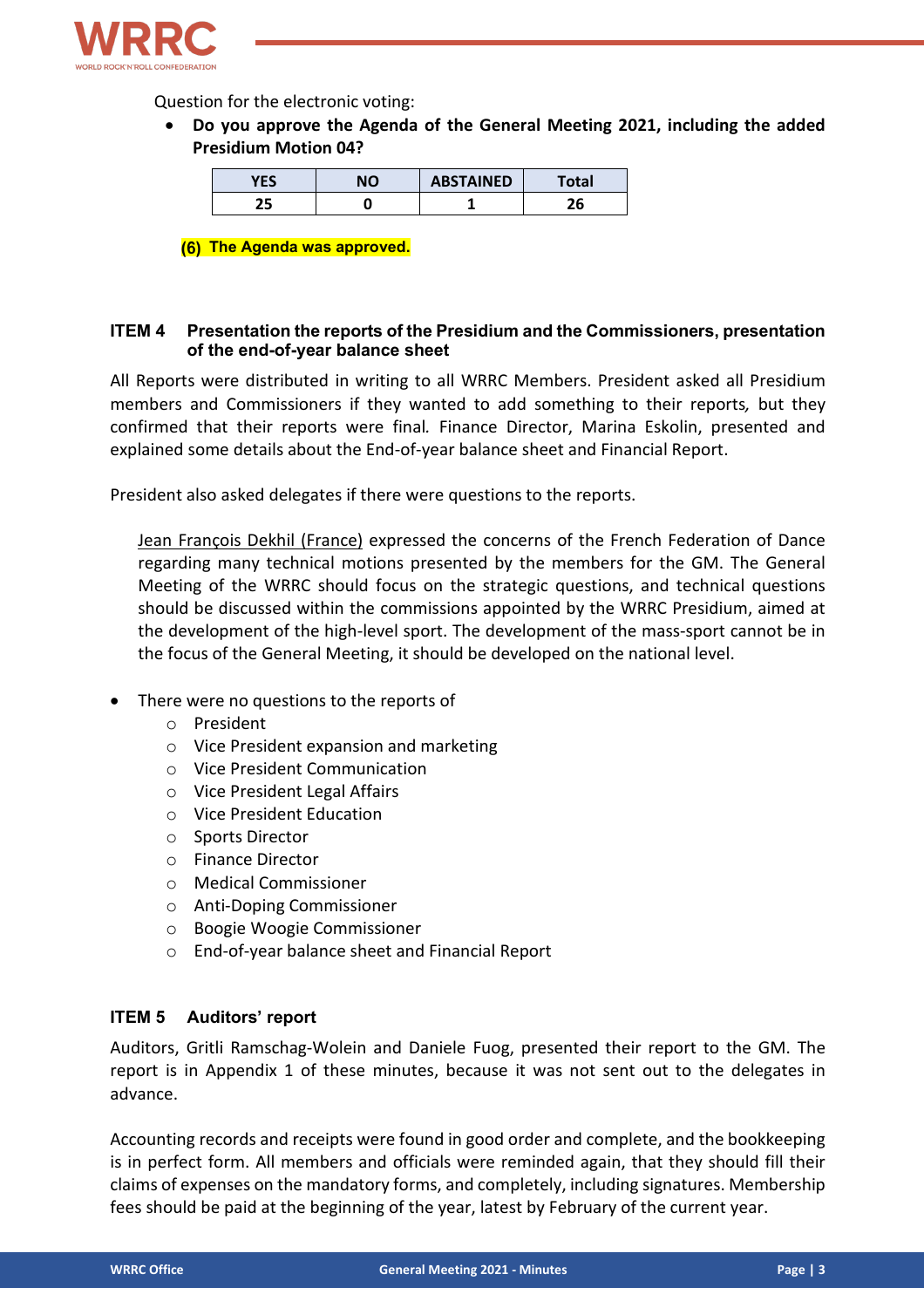

The auditors thanked Presidium for good financial work and proposed that Presidium is discharged for the financial operations performed in the year 2020.

#### **ITEM 6 Approval of all reports**

President proposed to vote about the approval of all reports:

Questions for the electronic voting:

• **Do you agree to vote for all reports in one package?**

| ucc<br>r ES | NΟ | <b>ABSTAINED</b> | <b>Total</b> |
|-------------|----|------------------|--------------|
| 30          |    |                  | הר           |

• **Do you approve all presented reports and Balance sheet for 2020?**

| <b>VEC</b><br>1 E.S. | ΝO | <b>ABSTAINED</b> | Total     |
|----------------------|----|------------------|-----------|
| 29                   |    |                  | วก<br>- 3 |

**All Reports and Balance sheet for 2020 were approved.**

#### **ITEM 7 Decisions on the discharging of all organs of the WRRC**

Question for the electronic voting:

• **Do you agree to discharge all organs of the WRRC for the financial year 2020?**

| YES | ΝO | <b>ABSTAINED</b> | Total |
|-----|----|------------------|-------|
| 30  |    |                  |       |

**All organs of the WRRC were discharged for the financial year 2020.**

#### **ITEM 8 Presentation and approval of the Budget 2021 (P02), including the Presidium Motion to change the fee scale (P01)**

The Budget was distributed to all WRRC members and delegates in advance. The finance director, Marina Eskolin, gave some additional explanations regarding the budget.

Sophie Sancosme (SUI) asked why the income from the WRRC Shop was not included in the Budget presentation.

Bartek Kobylanski explained, that the WRRC-Shop is a business agreement between the two parties, and it was mostly based on selling the branded merchandise on the competition. Last year we had no competitions, so there was no income, and it is hard to predict what will happen in 2022. Also WRRC shop provides merchandise for WRRC officials, delegates and similar which means compensation for the income.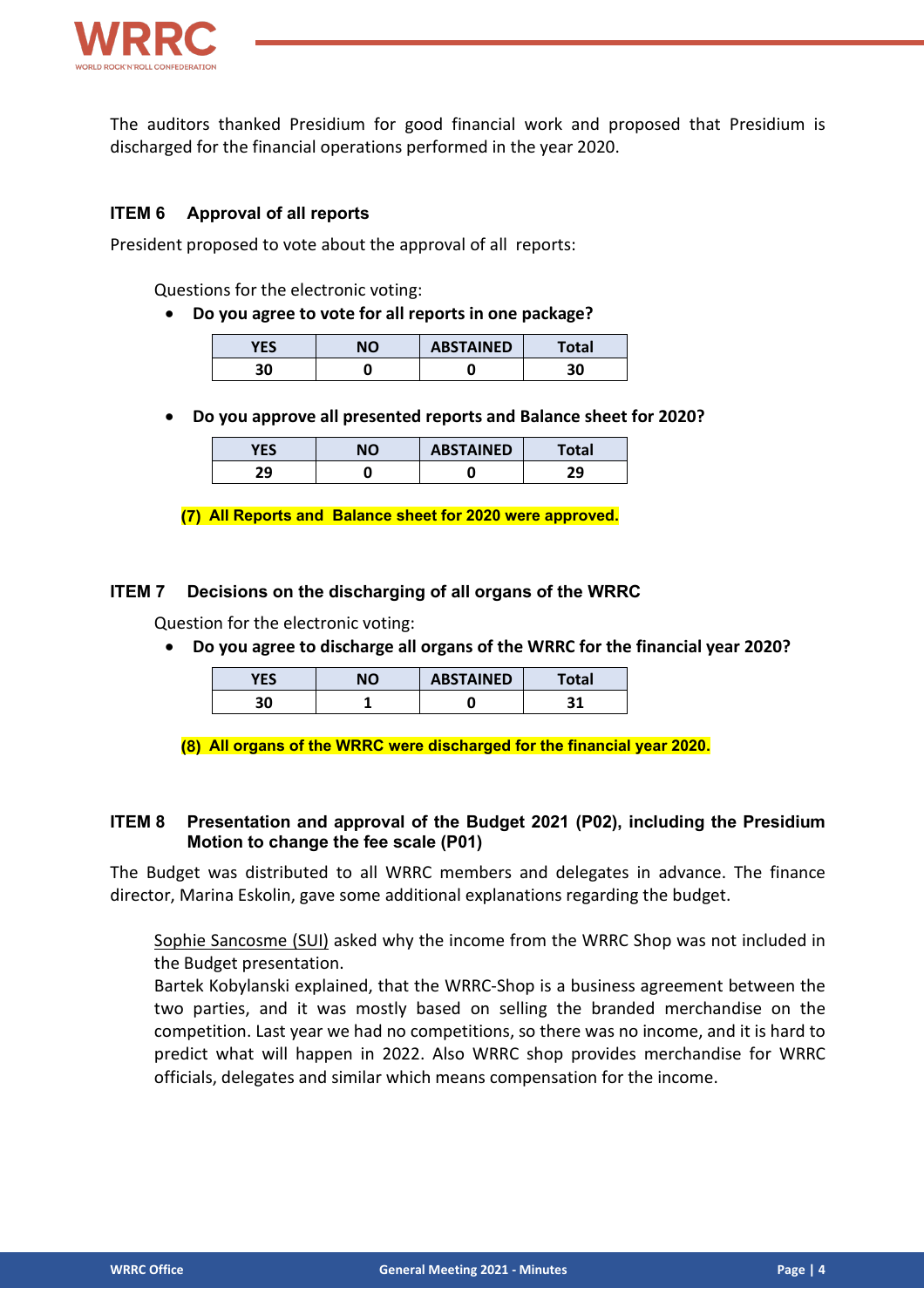

Question for the electronic voting:

• **Do you approve the proposed changes of the Fee Scale for 2022?**

| VFC | NΟ | <b>ABSTAINED</b> | <b>Total</b> |
|-----|----|------------------|--------------|
| วด  |    |                  | 30           |

**The Fee Scale for 2022 was accepted.**

Question for the electronic voting:

• **Do you approve the budget for 2021 and the provisional budget for 2022?**

| VFC | ΝO | <b>ABSTAINED</b> | Гоtal |
|-----|----|------------------|-------|
| 29  |    |                  |       |

**The Budget for 2021 and provisional Budget for 2022 were approved.**

#### **ITEM 9 ELECTIONS**

Next year (2022) we will have the elections for the WRRC Presidium. According to the Statutes §10 Paragraph 5:

- The election committee shall be elected by the General Meeting. Re-election is possible.
- The elections should take part at the GM one year before the Presidium elections.
- The election committee is composed of a chairman (the same as the election manager) and 2 delegates from different national member federations
- Members of the election committee can't run for any Presidium function.
- Persons who are by family related to existing Presidium members can't be members of the election committee.

President Miriam Kerpan Izak asked delegates for nominations of persons for the Election committee (three persons). Delegates proposed the following persons:

- o Lena Arvidsson Chairman (Sweden)
- $\circ$  Sissel Myren member (Norway)
- o Kathrin Kerber member (Germany)

All candidates accepted the candidacy

Question for the electronic voting:

• **Do you approve the proposed members of the Election Committee?**

| <b>VEC</b><br>I LJ | הוח | <b>ABSTAINED</b> | 'otal |
|--------------------|-----|------------------|-------|
| 00                 |     |                  | ה ר   |

**The Election Committee was approved, and all candidates accepted their positions.**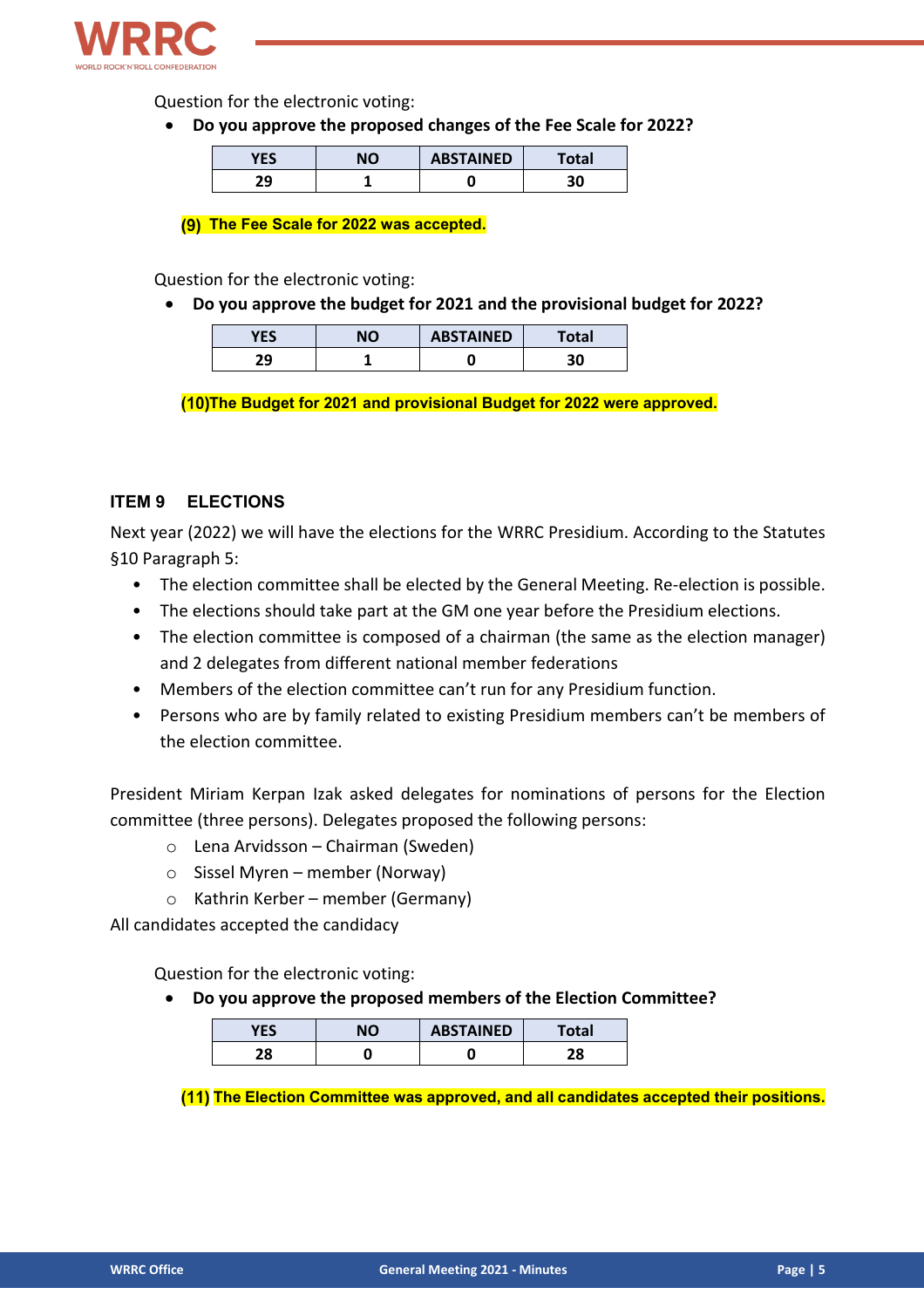

#### **ITEM 10 PRESIDIUM MOTIONS**

The Proposal for changes of Statutes was distributed to all WRRC members and delegates in advance. Decisions on changes must be approved with a 2/3 majority which is required for the changes of the Statutes:

Motions were presented to the delegates by the Vicepresident for Legal Affaires, Patrice de la Torre.

#### **Presidium motion P03.1: Statute changes regarding the seat of the WRRC**

To finalize the process of registration as a commercial entity in Switzerland, changes in the Statute regarding the seat of the WRRC are necessary. Presidium proposes the change of the wording of §1: Name and registered office.

- 1) registered address shall be in Neuhausen am Rheinfall  $\rightarrow$  registered address is in Neuhausen am Rheinfall
- 2) the sentence "The residence of the president shall be the business address of the Confederation" shall be removed.

Question for the electronic voting:

• **Do you approve the proposed Presidium changes of the Statute regarding the seat of the WRRC?**

| VFC | הוג | <b>ABSTAINED</b> | iotal   |
|-----|-----|------------------|---------|
| . г |     |                  | י<br>20 |

**The motion was approved. The new Statute will be valid immediately after the General Meeting.**

#### **Presidium motion P03.2: Statute changes regarding the date of the WRRC General Meeting**

Because of the COVID-19 pandemic, the GM 2020 and GM 2021 had to be organized in September. From the operation point of view, this seems to be a more suitable date. Presidium proposes to change the wording §10, point 2 a):

a) The ordinary general meeting takes place once a year on the second weekend in March.  $\rightarrow$  The ordinary general meeting takes place once a year on the second weekend in September

Question for the electronic voting:

• **Do you approve the proposed Presidium change of the Statute to move the General Meeting to September?**

| YES | NΟ | <b>ABSTAINED</b> | Total |
|-----|----|------------------|-------|
|     | າາ | . .              | าก    |

**(13) The motion was not approved.**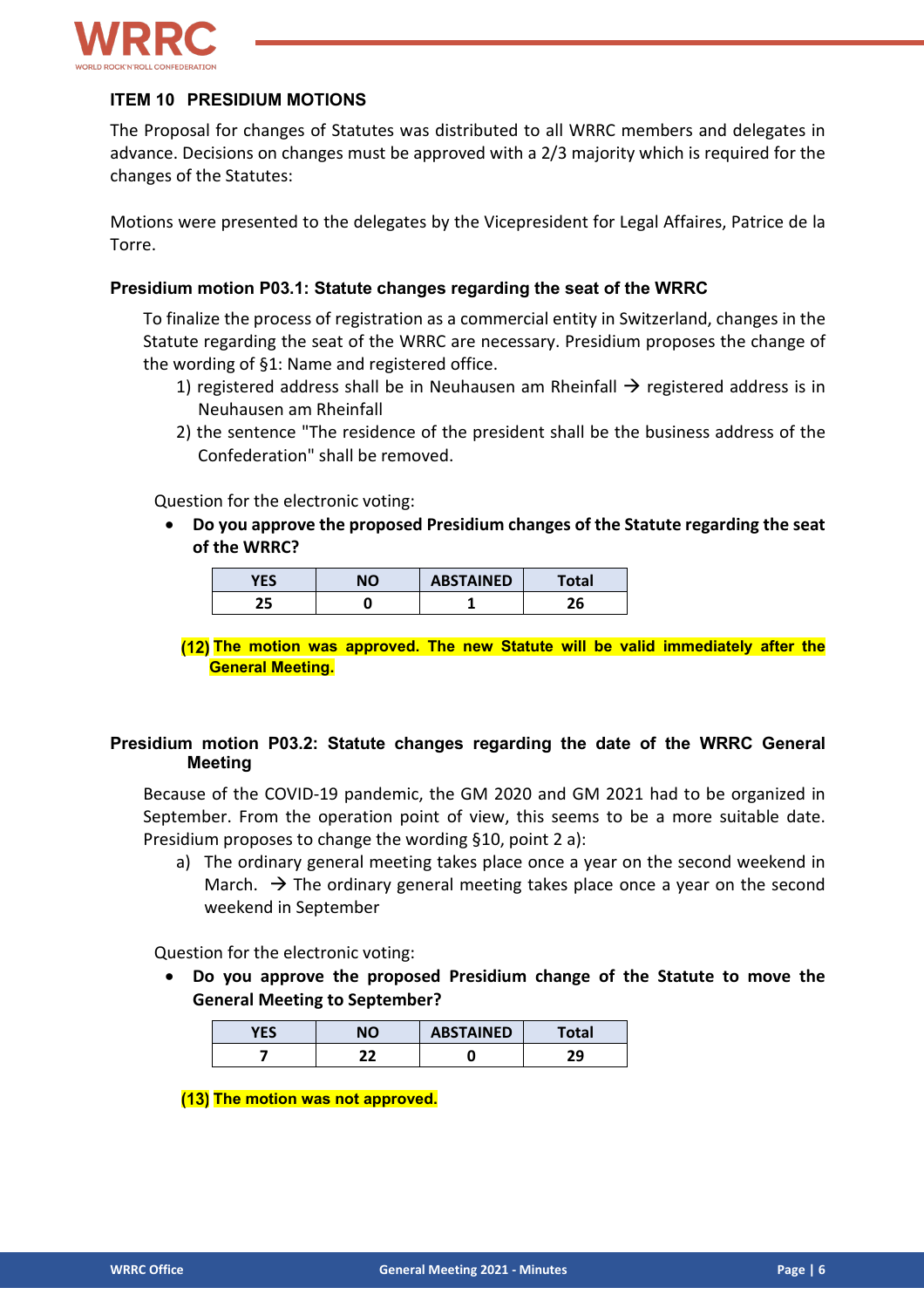

#### **Presidium motion P04: Member Affaires**

On the Presidium Meeting from 08.01.2021, Presidium approved the application for the membership of the Malta Rock'n'Roll Association.

Question for the electronic voting:

• **Do you accept Malta Rock'n'Roll Association as the provisional member, following the WRRC Statute?**

| VFC | <b>NO</b> | <b>ABSTAINED</b> | <b>Total</b> |
|-----|-----------|------------------|--------------|
| 25  |           | ш.               | ر ے          |

**The motion was approved. Malta Rock'n'Roll Association was accepted as a Provisional member, valid immediately.**

#### **ITEM 11 – MEMBERS MOTIONS**

All motions were sent to the members and delagates in due time, and will be published on the WRRC website, together with the minutes. Therefore, they will not be repeated here in detail.

#### **M1.1 to M1.18: Poland, 18 motions**

Motions were presented by Alek Nowak.

- Motion 1.1 withdrawn, because clarified before the GM
- Motion 1.2 General Meeting should start on Saturday. Question for the electronic voting:
	- **Do you approve the motion 1.2 from Poland?**

| VEC | חוח | <b>ABSTAINED</b> | Total |
|-----|-----|------------------|-------|
| 1 N | הר  |                  | 30    |

#### **(15) The motion was not approved.**

Motions  $1.3 - 1.7$  – Establishment of the WRRC Sports Council to replace the existing Sports Commission, elected by the General Meeting. After discussion, voting was proposed on the point 1.4, as the most important point of this topic (Approval of the proposed rules of the WRRC Sports Council).

Question for the electronic voting:

• **Do you approve the motion 1.4 from Poland?**

| <b>YES</b> |     | <b>ABSTAINED</b> | 'otal |
|------------|-----|------------------|-------|
| 44         | 0 ו |                  | 30    |

**The motion 1.4 was not approved. Therefore, there was no voting on the motions 1.3, 1.5, 1.6 and 1.7**

- Motions  $1.8 1.12$  Establishment of the Judging Council to replace the existing Judgiong Commission, elected by the General Meeting. Since the motions were connected with the motions  $1.3 - 1.7$  (which were not accepted), motions were withdrawn.
- Motion 1.13 Removal from the WRRC bodies of the WDSF Anti-doping Commission and WDSF Disciplinary council.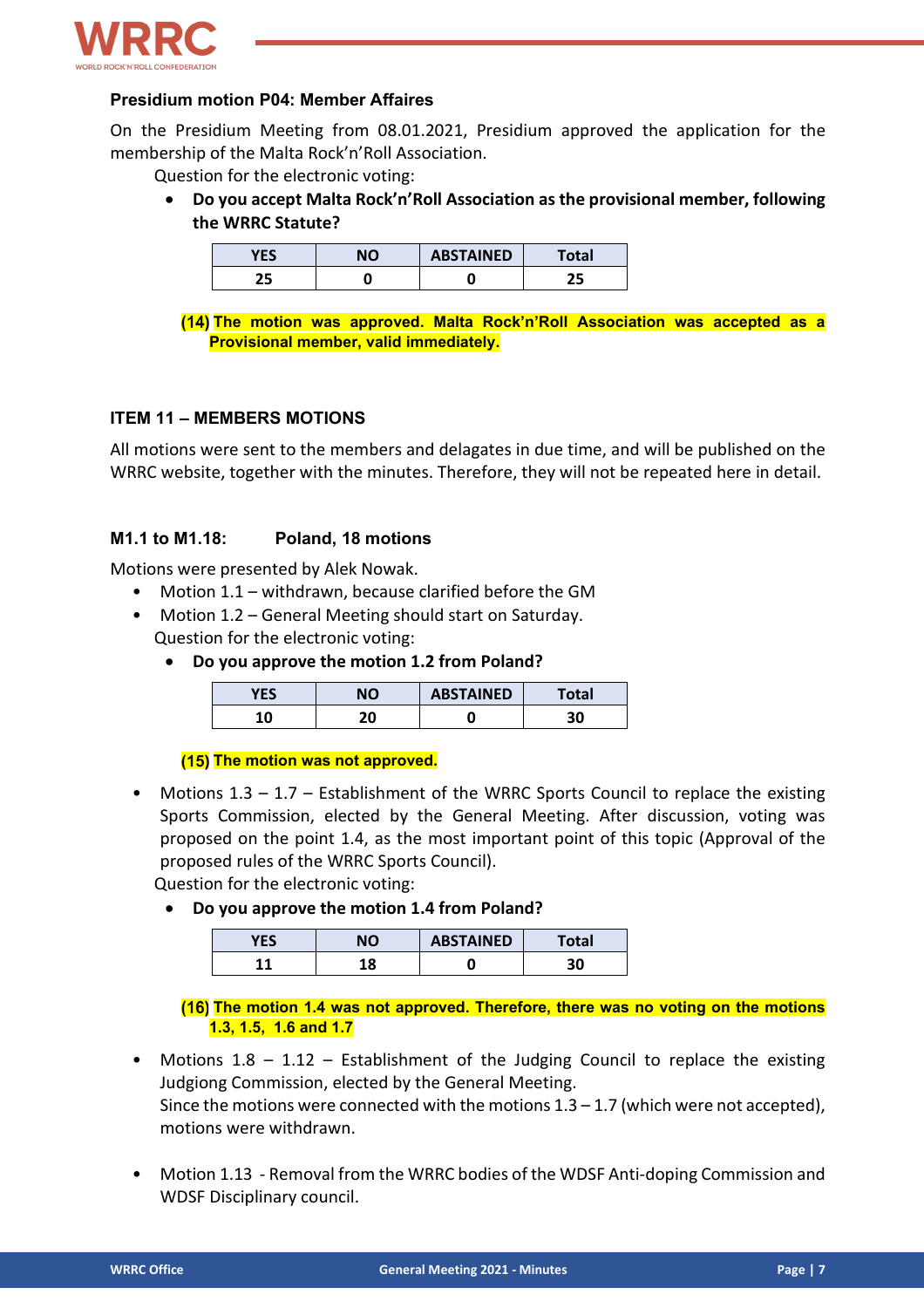

In a discussion, President Miriam Kerpan Izak explained to the delegates that this motion would be against our contract of associated membership in WDSF, and therefore would be against the existing Statute to vote about it. The motion was withdrawn.

- Motion 1.14 and 1.15 Observers should not have the right to lower the value of acrobatic elements.
	- After short discussion, the motion was withdrawn.
- Motion 1.16 Open draw of rounds on the competitions The motion is the same as the motion from Slovakia. During the discussion about the motion, MKI declared that the WRRCPresidium was in favor of this motion, but since the motion was not elaborated, it was not clear how and when it should be done, in order to not interfere with the competition flow.

Question for the electronic voting:

• **Do you approve the motion 1.16 from Poland about the Open Drawing of rounds on the competitions?**

| <b>VEC</b> | <b>NO</b>  | <b>ABSTAINED</b> | Total |
|------------|------------|------------------|-------|
| ٠          | <u>. n</u> |                  | 0 ר   |

#### **(17) The motion was not approved.**

- Motion 1.17 No cancelation of the Footwork program for MCFS and MCCS After discussion, there was no voting on the motion, because the Footwork was not canceled from the rules. Also, this would prevent voting on the opposite proposal from Russia
- Motion 1.18 The original motion was changed, and Poland proposed to conduct a survey among competitors of category MCFS and MCCS, about setting the length of dance in 1\2 and Finals Rock'n'Roll Main Class categories to 1:30 -1:45. There was no voting on this motion

#### **M2.1 to M2.9: Russian Federation, 9 motions**

Motions were presented by Dmitry Ionov

• Motion 2.1 – To change the minimum age in Main Class Contact Style (MCCS), Main Class Free Style (MCFS) and Formation Main Class (FMC).

During the discussion, Katrin Kerber (GER) observed that we cannot make such changes in a year before the World Games. Miriam Kerpan Izak pointed out, that a similar proposal two years ago by the Sport commission was not accepted, because it did not cover the complete flow from the youngest age groups, to the adults.

Denis Lilih also explained that the Sport commision is planning the overal review for the age groups but not before the World games.

Question for the electronic voting:

• **Do you approve motion 2.1 from Russia, to change the minimum age of dancers as proposed?**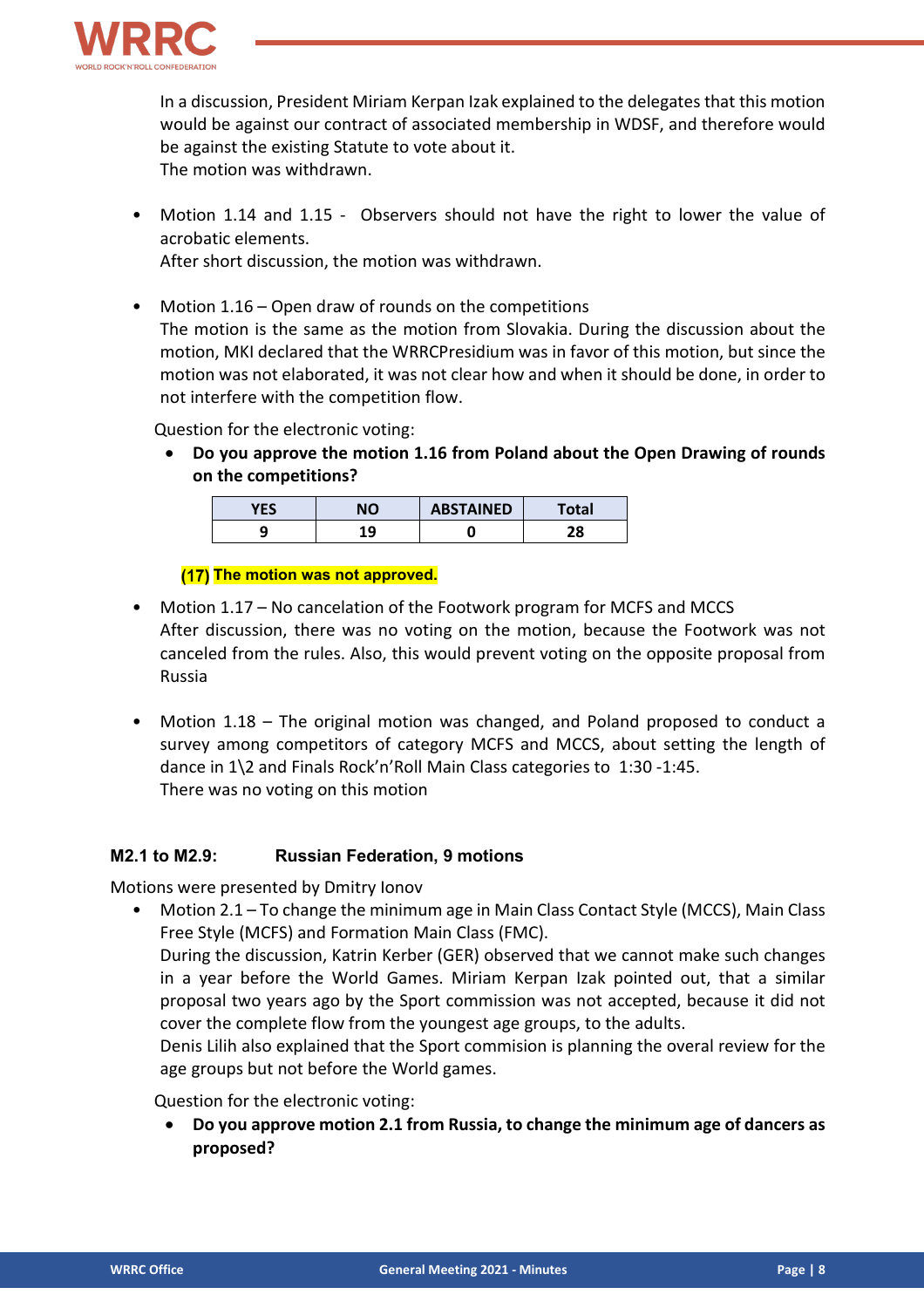

| VFC | NΟ | <b>ABSTAINED</b> | Total |
|-----|----|------------------|-------|
|     | ÷Г |                  | 70    |
| ت   | כ  |                  | 40    |

#### **(18) The motion was not approved.**

• Motion 2.2 – To cancel the foot technique in Main Class Contact Style (MCCS) and Main Class Free Style (MSFS) disciplines.

The motion is opposite to the motion 1.17 from Polland.

Question for the electronic voting:

• **Do you approve motion 2.2 from Russia, to cancel the Footwork round?**

| YES | NO | <b>ABSTAINED</b> | 'otal    |
|-----|----|------------------|----------|
|     | -0 |                  | 20<br>23 |

**(19) The motion was not approved.** 

• Motion 2.3 – To remove the discipline of Formation Quatro Contact Style from the competition part of the World and European championships.

Question for the electronic voting:

• **Do you approve motion 2.3 from Russia?**

| VFC<br>в | NО         | <b>ABSTAINED</b> | <b>Total</b> |
|----------|------------|------------------|--------------|
|          | 1 Q<br>. . |                  | ว๐           |

**(20) The motion was not approved.** 

• Motions 2.4 to 2.9 – Motions regarding the Boogie Woogie were withdrawn. FDSARR will forward these motions to the Boogie Woogie Commission, for their evaluation.

#### **M3.1 to M3.4: Slovakia, 4 motions**

Motions were presented by Rastislav Banas

- Motion 3.1 Professional Presidium of WRRC. The motion was withdrawn-
- Motion 3.2 Open draw for competitors. The motion was the same as the motion from Poland, which was not approved. There was no voting on the motion.
- Motion 3.3 Impossibility of doing competitions week by week. Miriam Kerpan Izak explained that the Presidium supports the motion, but it is very hard to coordinate the organizers in this way. Sometimes it is inevitable to have competitions for the same categories week by week.

Question for the electronic voting:

• **Do you approve motion 3.3 from Slovakia, to have a minimum of one weekend break between competitions in the same category?**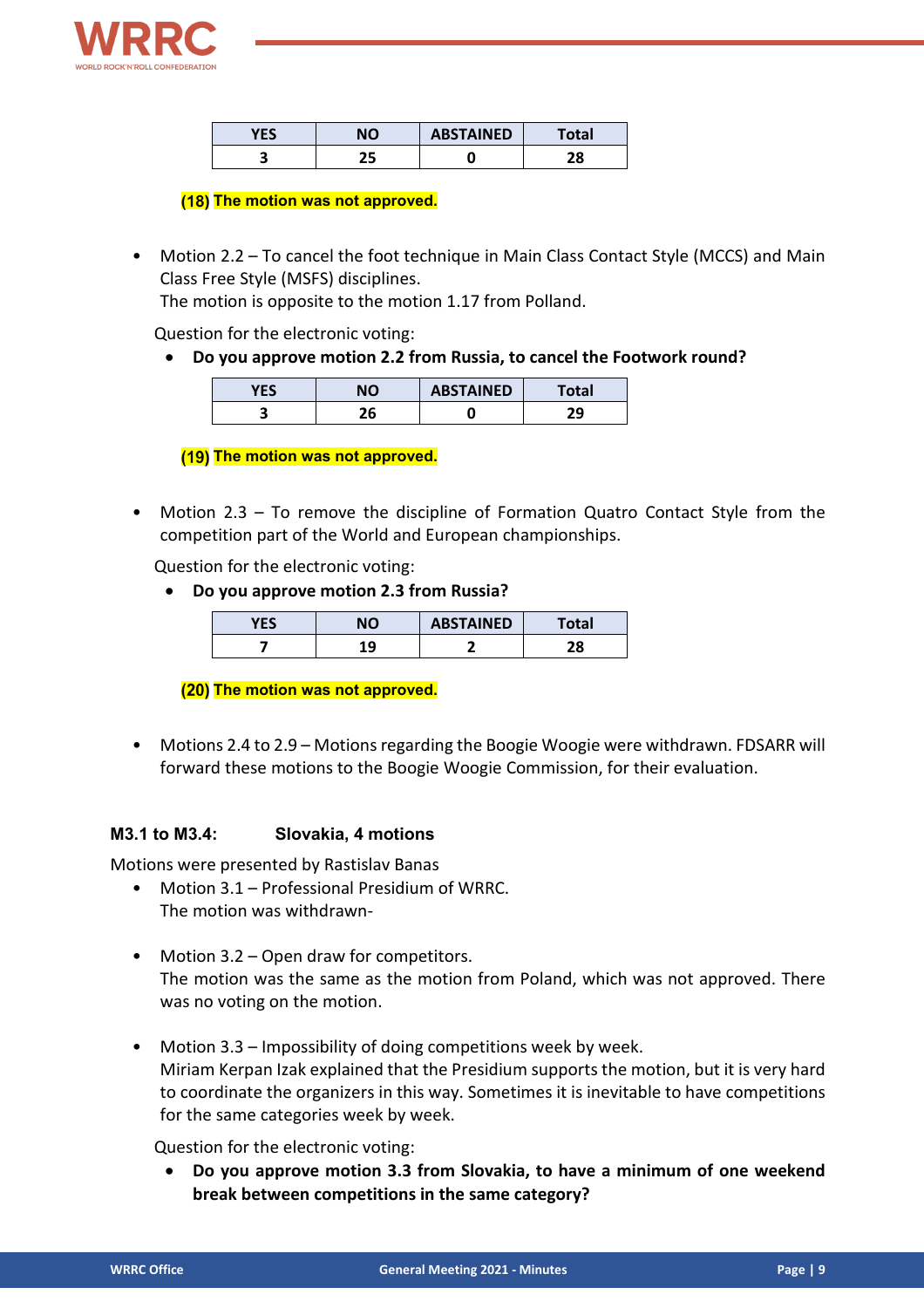

| VEC<br>כם | חו | <b>ABSTAINED</b> | Total |
|-----------|----|------------------|-------|
| ι۵<br>- - |    |                  | าก    |

**The motion was approved, valid for all new applications from 01.01.2021.**

• Motion 3.4 – Introduction of Small Formation Girls/Ladies.

Question for the electronic voting:

• **Do you approve motion 3.4 from Slovakia, to have new categories Small Formation Girls and Small Formations Ladies?**

| <u>.</u> | NΟ | <b>ABSTAINED</b> | 'otal    |
|----------|----|------------------|----------|
|          |    |                  | วก<br>23 |

**The motion was approved. Sport commission should prepare the rules for the new categories.**

#### **M4.1 to M4.13: Ukraine, 13 motions**

Motions were presented by Mykhailo Petrenko

• Motion 4.1 – To increase the starting Fee from 10,00 EUR to 15,00 EUR per athlete. The motion requires also the change of the Fee Scale for 2022.

Question for the electronic voting:

• **Do you approve the motion to increase the Starting fee to 15 EUR per person, Ukraine, motion 4.1?**

| VFC<br>-- | <b>NO</b> | <b>ABSTAINED</b> | Total |
|-----------|-----------|------------------|-------|
| 26        |           |                  | 30    |

**The motion was approved. The motion will be applied in the Fee Scale for 2022, valid from 01.01.2022**

• Motion 4.2 – To increase the Daily Fee for judges (200,00 EUR for one day, 300,00 EUR for two days)

Mykhailo Petrenko explained that the base of this motion is that sometimes judges have extra costs for going to events since no food is provided on Friday and other costs occur for longer travel.

In a short discussion, Miriam Kerpan Izak explained that such a change would also raise the tax issues because the amount would exceed the limit for daily fees.

Igor Vinković commented that such a raise would mean that all extra money from starting fee will just go to the judges.

Question for the electronic voting:

• **Do you approve the motion to increase the daily fee for judges, Ukraine, 4.2?**

| VFC | הוח | <b>ABSTAINED</b> | <b>Total</b> |
|-----|-----|------------------|--------------|
| ш   | ∽   |                  | 30           |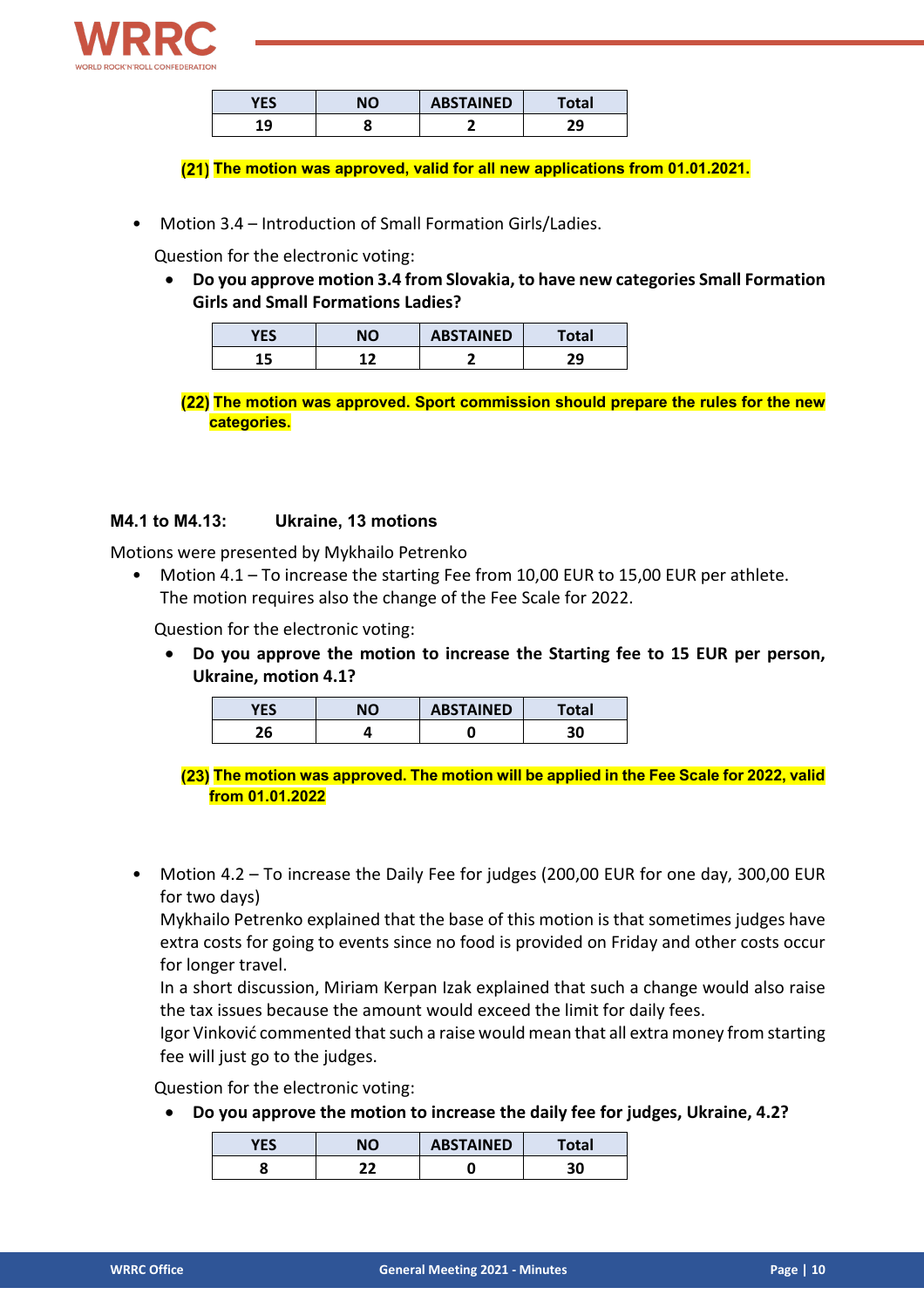

#### **(24) The motion was not approved.**

- Motion 4.3 Cancelation of «Bonus» in all criteria / sub-criteria without deductions The motion was withdrawn
- Motion 4.4 Impossibility of doing competitions week by week. The motion was the same as Motion 3.3 from Slovakia, which was already accepted. There was no voting on this motion.
- Motion 4.5 To change the age groups in Rock'n' Roll categories The motion was not the same as the motion from Russia.

Question for the electronic voting:

• **Do you approve the motion to change the age groups, Ukraine, 4.5?**

| YES | NΟ | <b>ABSTAINED</b> | Total |
|-----|----|------------------|-------|
| u   |    |                  |       |

**(25) The motion was not approved.** 

• Motion 4.6 – To increase the number of judges positions on the competitions (up to 15 by category), by using voluntary judges. Difference to the existing rule about voluntary judges – all countries could send voluntary judges, not only the nominated countries.

Question for the electronic voting:

• **Do you approve the motion to increase the number of judging positions on international competitions by using the voluntary judges, Ukraine, 4.6?**

| VFC | $\overline{M}$ | <b>ABSTAINED</b> | <b>Total</b> |
|-----|----------------|------------------|--------------|
|     |                |                  |              |

**(26) The motion was not approved.** 

• Motion 4.7 – To have a maximum of 3 couples on the floor during the qualification rounds.

Question for the electronic voting:

• **Do you approve the motion to have maximum 3 couples on the floor for the qualification rounds, Ukraine, 4.7?**

| $\mathbf{r}$<br>כם |     | <b>ABSTAINED</b> | otal |
|--------------------|-----|------------------|------|
| w                  | . . |                  |      |

**The motion was approved, valid for all competitions from 01.01.2022.**

• Motion 4.8 – Change the Point 12.12 of the WRRC Statute to: The General Meeting is empowered to appoint and re-appoint members of the commissions, their quantitative composition and commissioners for different divisions or special projects

Question for the electronic voting: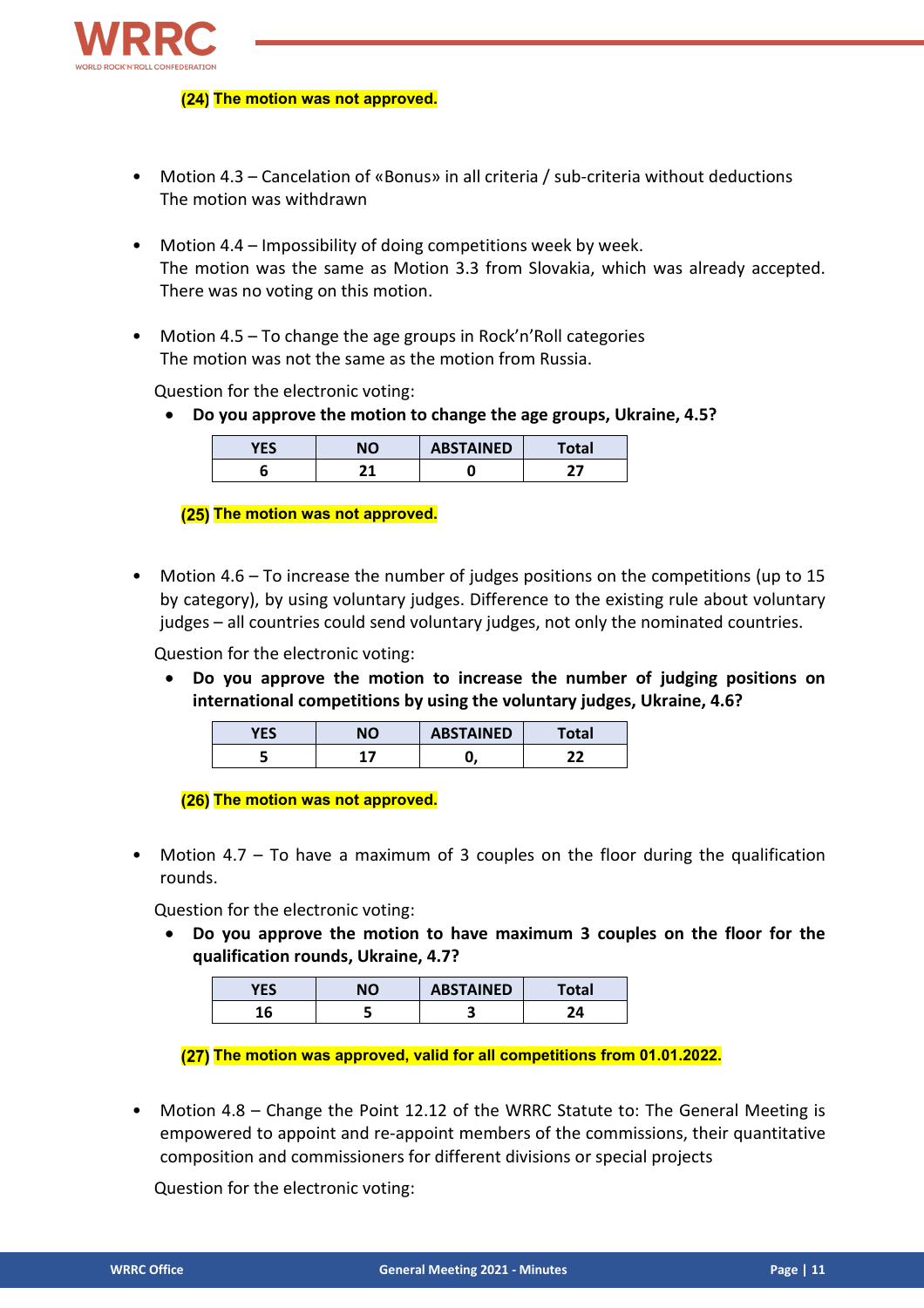

• **Do you approve the motion that the General Meeting appoints and re-appoints members of the commissions and commissioners, Ukraine, 4.8?**

| T<br>ľЬ | ١ſ | <b>ABSTAINED</b> | otal |
|---------|----|------------------|------|
|         |    |                  |      |

**(28) The motion was not approved.** 

- Motion 4.9 Random selection of WRRC Judges The motion was withdrawn
- Motion 4.10 Set the length of dance in 1\2 and Finals Rock'n'Roll Main Class categories: 1:30 - 1:45 The motion was withdrawn.
- Motion 4.11 To establish Juveniles category in Boogie Woogie, and make age division like in Rock'n'Roll:

Question for the electronic voting:

• **Do you approve the motion to establish Juveniles category in Boogie Woogie, and make age division like in RnR, Ukraine, 4.11?**

| $-200$<br>כם ו | NΟ | <b>ABSTAINED</b> | 'otal |
|----------------|----|------------------|-------|
|                | -  |                  |       |

**(29) The motion was not approved.** 

- Motion 4.12 To establish a new adult category Boogie Woogie B class (or another name) with easier conditions to compete. Miriam Kerpan Izak explained to delegates that a similar project by the Boogie Woogie Commission t is already in progress (Rising Stars). The motion was withdrawn
- Motion 4.13 To return Continental and World Championships in category RR Juveniles

Question for the electronic voting:

• **Do you approve the motion to return Continental and World Championships in category Juveniles, Ukraine, 4.13?**

| YES | חוג | <b>ABSTAINED</b> | Total |
|-----|-----|------------------|-------|
|     |     |                  | 24    |

**(30) The motion was not approved.** 

#### **M5.1 to M5.6: Czech Republic, 6 motions**

In absence of the delegate from the Czech Republic (Jiri Hais had to leave earlier), the motions were presented by the Proxy holder, Daria Buzykina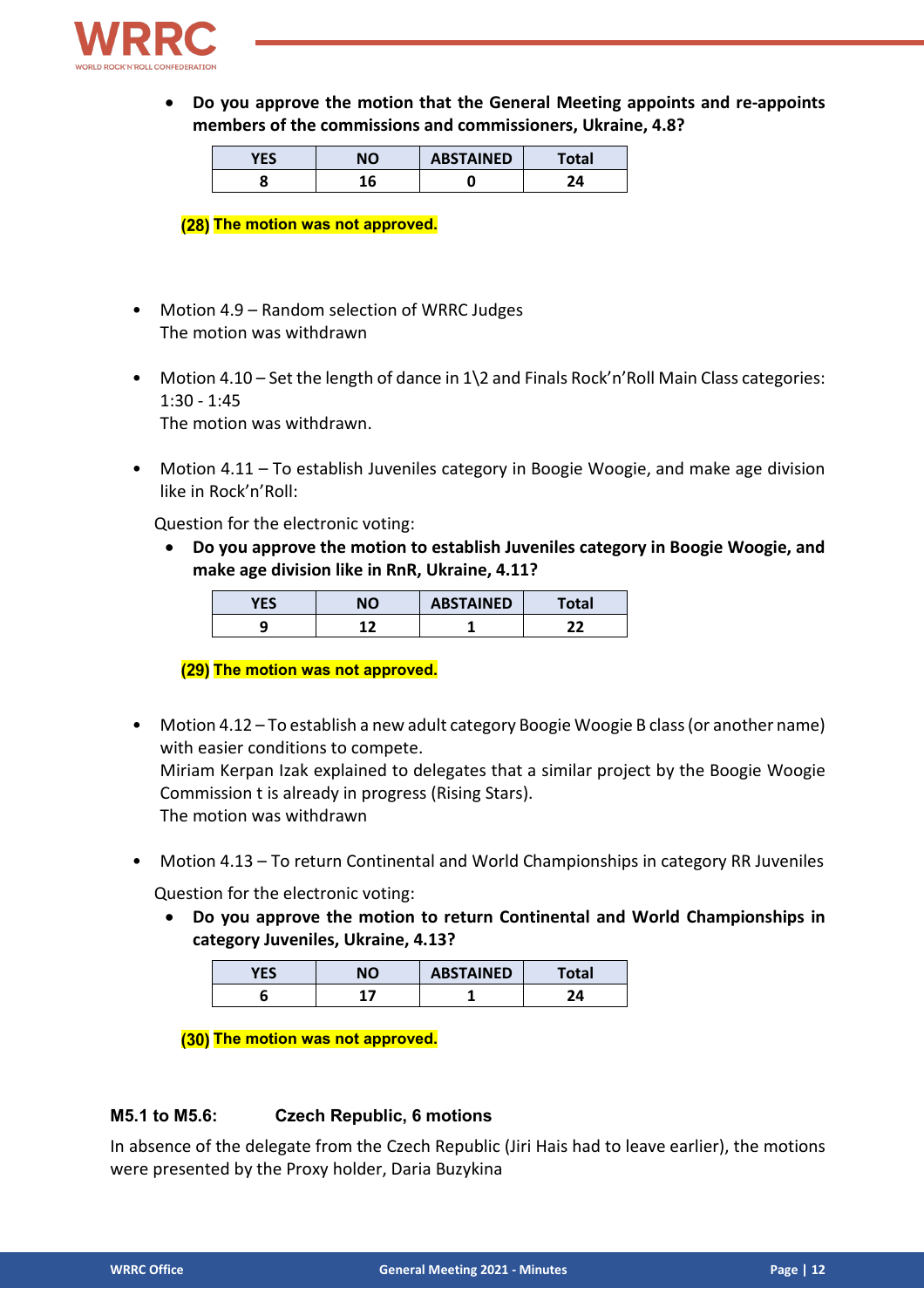

- Motion  $5.1$  To have a maximum 3 couples on the dance floor in the preliminary rounds The motion was already accepted (M4.7, Ukraine), so there was no voting on this motion.
- Motion 5.2 To have an interactive version of the competition calendar The motion was withdrawn
- Motion 5.3 WRRC shall set a fix free weekends in calendar ( $2<sup>nd</sup>$  (Saturday) weekend May, 2<sup>nd</sup> (Saturday) weekend June, 2<sup>nd</sup> (Saturday) weekend November) In a discussion about this motion, delegates got to the conclusion that the WRRC Presidium shall conduct a survey among the Members, to define dates (one in Spring and one in Autumn) which should be free for important national championships. There was no voting on this motion.
- Motion 5.4–5.6 The motions were withdrawn because they were already implemented by the WRRC Presidium.

#### **ITEM 12 Any other item**

Since we will be having the next General Meeting already in March 2022, President asked all delegates to think about the possible applications for hosting the meeting. WRRC Office will prepare the application form, and send it to all Members.

The President, Miriam Kerpan Izak thanked all delegates and member federations for participation in the General Meeting.

The General Meeting was closed at 15:35

Miriam Kerpan Izak Minutes: WRRC President No. 2006 12:00 No. 2010 12:00 No. 2010 12:00 No. 2010 12:00 No. 2010 12:00 No. 2010 12:00 No. 2010 12:00 No. 2010 12:00 No. 2010 12:00 No. 2010 12:00 No. 2010 12:00 No. 2010 12:00 No. 2010 12:00 No. 2010 12:

Domat

**WORLD ROCK'N'ROLL CONFEDERATION Miriam Kerpan Izak, President**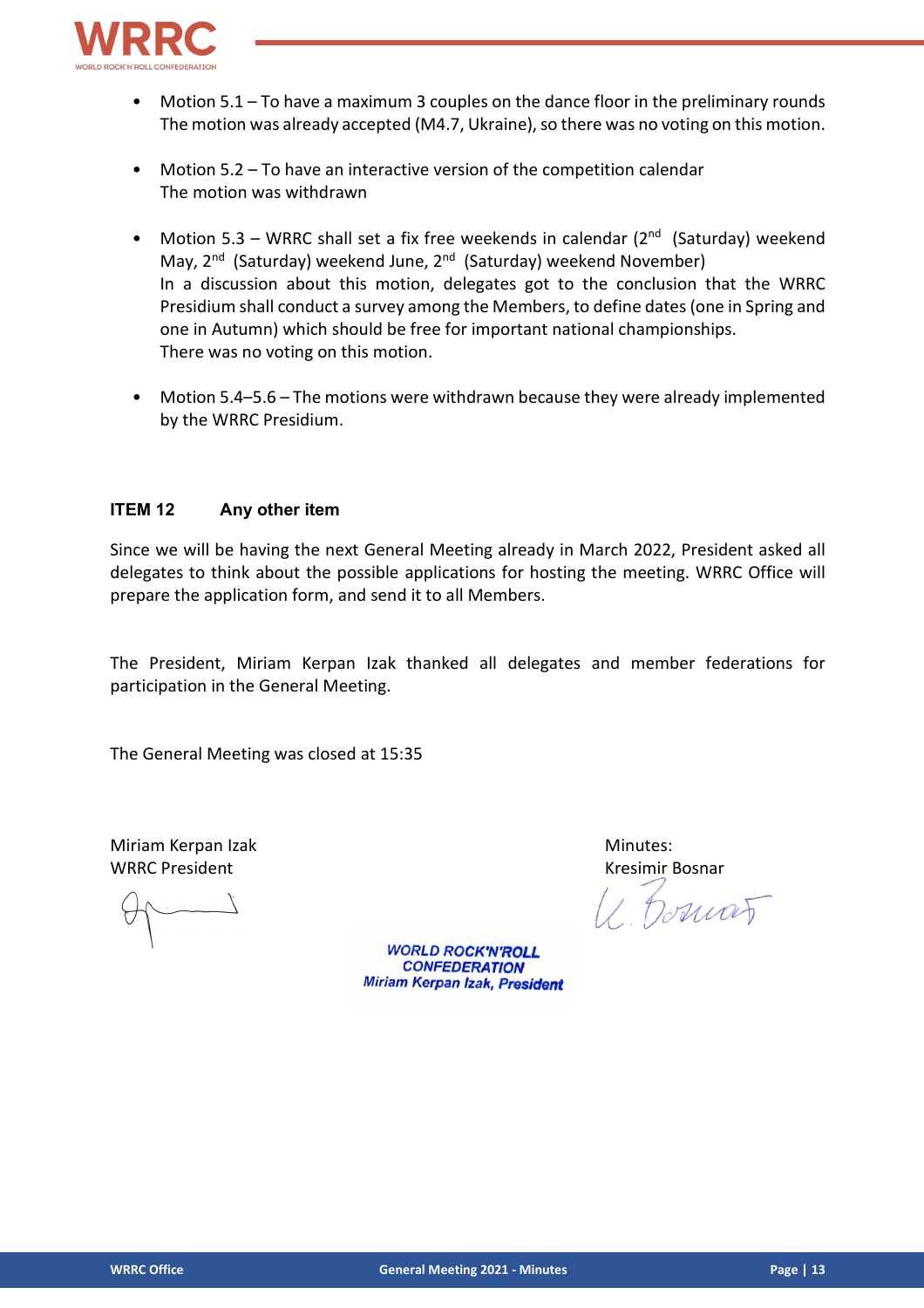

### **General Meeting 2021 – Minutes - Appendix 1**

11.09.2021

Gritli Ramschag-Wollein, Dr Daniele Fuog WRRC Auditors

## **Auditors' Report on Financial Statements 2020**

To the General Assembly of the World Rock'n'Roll Confederation, meeting in Warsaw.

We, the elected auditors of the World Rock'n'Roll Confederation ("WRRC"), have audited the Financial Statements of the WRRC consolidated on September 10 and 11, 2021 in Warsaw. Our responsibility is to express an opinion on the financial statements taken as a whole based on our audit work performed in accordance with the audit regulations in force in Austria,( § 5 Abs. 5 Vereins-Gesetz 2002) which require examination, by means of selective tests, of the evidence supporting the financial statements and evaluation of whether their presentation, the accounting principles and policies applied and the estimates made comply with the applicable regulatory financial reporting framework.

In our opinion, the consolidated financial statements for 2020 present fairly, in all material respects, the financial position of the WRRC as of December 31 and are appropriate to the WRRC's situation. We have checked that the accounting information in the report is consistent with that contained in the financial statements for 2020.

We want to make the following comments concerning formal details:

- We have noticed that several invoices submitted to the WRRC were paid despite having been filed on other formats than the mandatory form. Moreover, some were not bearing a signature and one even missed also the amount. It goes almost without saying that we do not recommend to the treasurer to honor such invoices.
- Membership fees are due at the beginning of the financial year and we recommend that they be paid by February. It is unacceptable that members expect the federation to work as of January first without contributing to the very existence of the organization in due time.

In addition, we, the auditors, have identified two topics we want to comment albeit they are technically correct.

- We compliment everyone who endeavored to make possible the online competitions wholeheartedly. It must be noted, that the streaming with a large number of participants, which is an indication of the success of the format, also has a downside, being rather costly. However, we are glad to state that despite these significant costs the online live tournaments did actually contribute to the bottom line.
- The ongoing professionalization of our federation has made it necessary to offer a fulltime office. The service contract has therefore been modified. We noticed, however, that the amount now dedicated to the office still does not really cover a fair local fulltime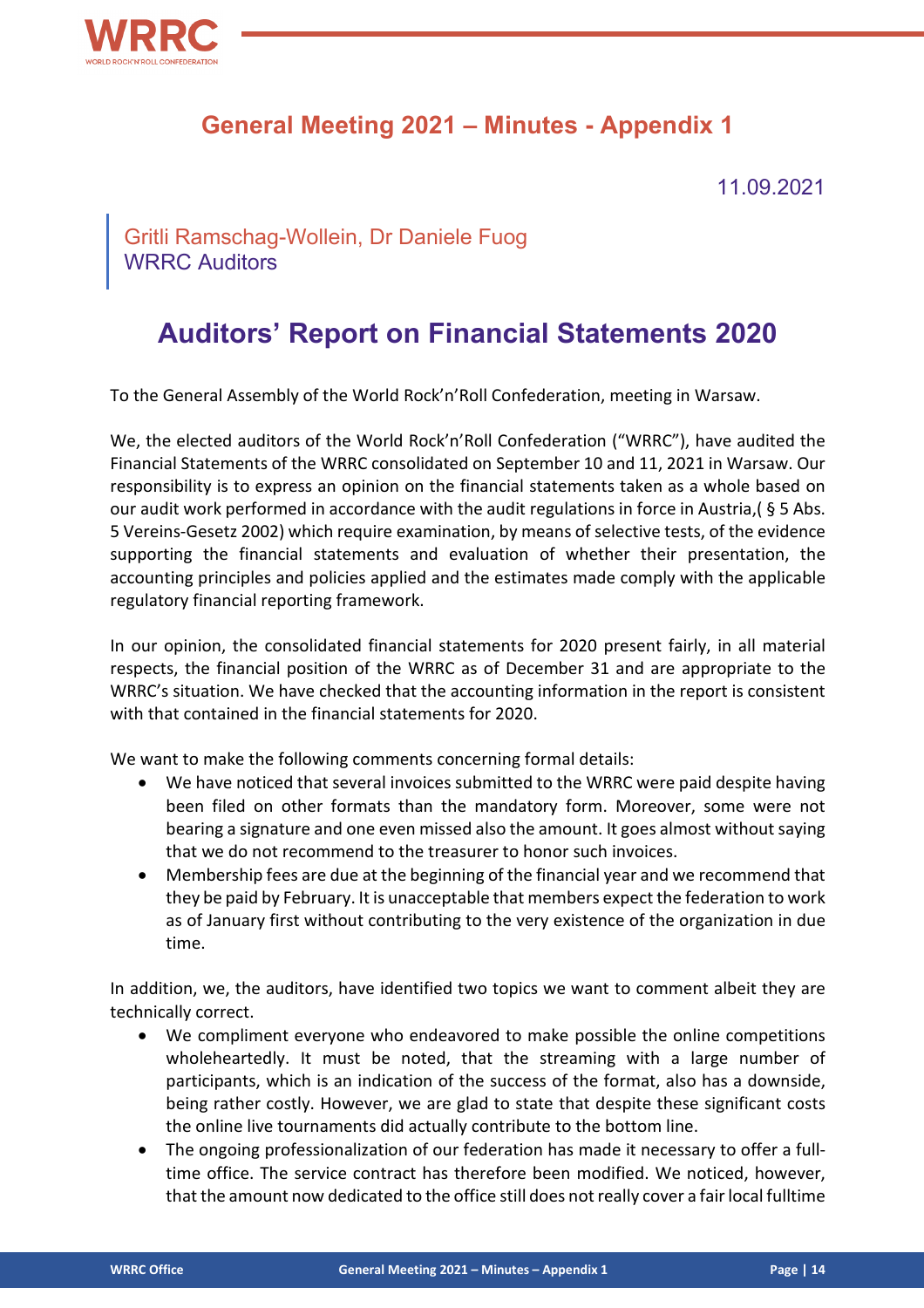

salary including all the social costs. We are fully aware of the difficult times for everyone but recommend to adjust this point as soon as the financial capacities allow us to.

The accompanying report by the Finance Director contains the explanations which she considers relevant for 2020. Our work as auditors was confined to checking the director's report and did not include a review of any information other than that drawn from the accounting records handed over to us for that purpose.

We, the auditors, commend the Treasurer for her clear operations.

We move to discharge the Financial Director, and the entire Presidium, for all the financial operations performed in 2020.

Warsaw, September 11, 2021

Gritli Ramschag-Wollein **Dr Daniele Fuog**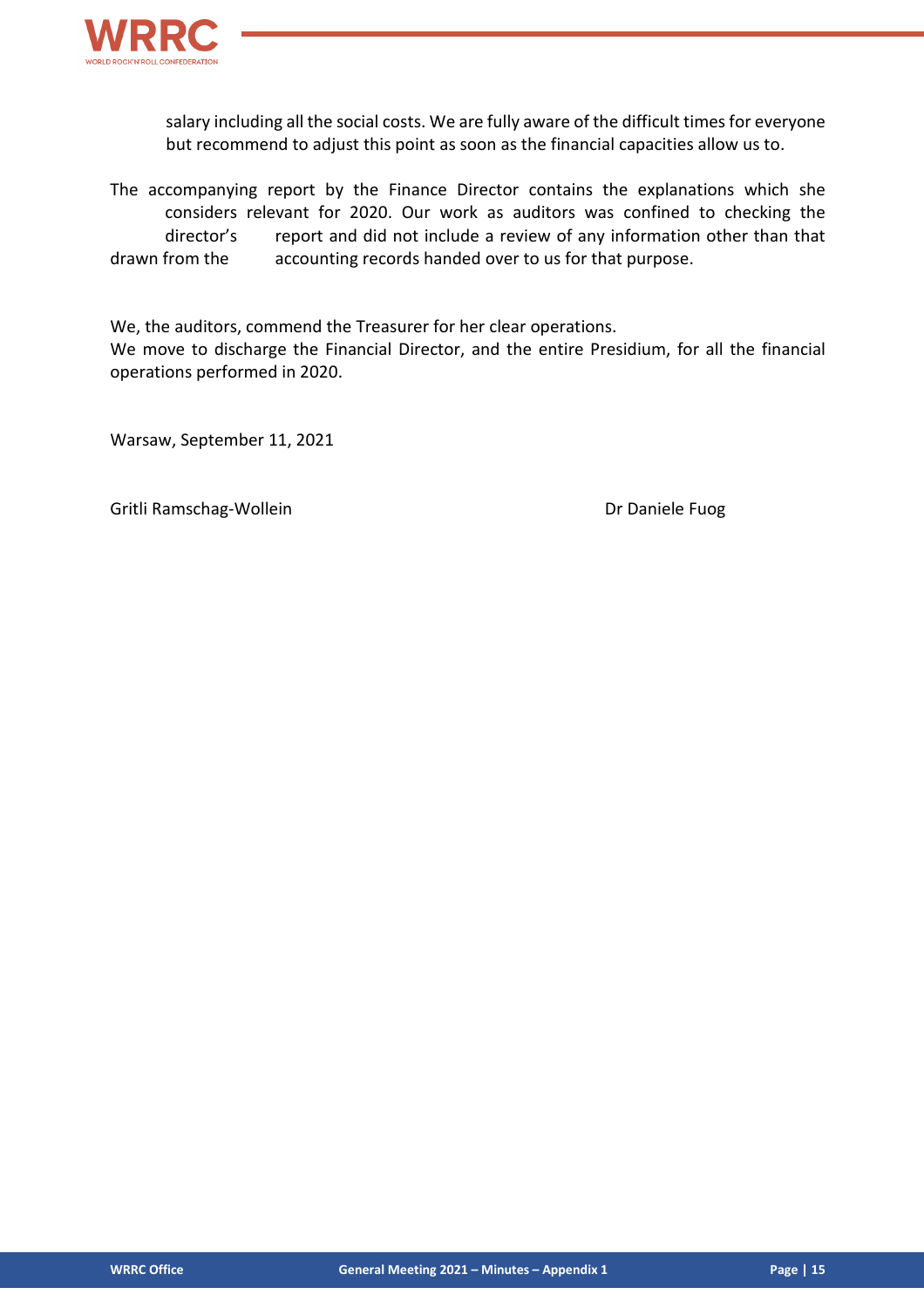

## **General Meeting 2021 – Minutes - Appendix 2**

11.09.2021

# **LIST OF DELEAGATES, OFFICIALS AND GUESTS**

| GENERAL MEETING 2021 - WARSAW, 10-12.09.2021 |                  |              |                      |                                                                       |                      |  |
|----------------------------------------------|------------------|--------------|----------------------|-----------------------------------------------------------------------|----------------------|--|
|                                              | <b>Countries</b> | 20           |                      | Ordinary members' delegates:                                          | 31                   |  |
|                                              | <b>Delegates</b> | 35           |                      | Provisional members' delegates:                                       | $\overline{4}$       |  |
|                                              | <b>Officials</b> | 14           |                      | simple majority                                                       | 16                   |  |
|                                              | <b>Guests</b>    | $\mathbf{1}$ |                      | qualified majority                                                    | 21                   |  |
| NR.                                          | <b>COUNTRY</b>   | stat.        | <b>DELEGATE</b>      | <b>FEDERATION</b>                                                     | <b>Function_GM</b>   |  |
| $\mathbf{1}$                                 | <b>AUT</b>       | O            | Peter Turcik         | Österreichischer Rock'n'Roll<br>und Boogie-Woogie<br>Tanzsportverband | delegate             |  |
| $\overline{2}$                               | <b>AUT</b>       | $\mathsf{O}$ | Sandro Spendier      | Österreichischer Rock'n'Roll<br>und Boogie-Woogie<br>Tanzsportverband | delegate             |  |
| 3                                            | <b>CRO</b>       | $\mathsf{O}$ | Igor Vinković        | Croatian Rock'n'Roll Association                                      | delegate             |  |
| 4                                            | <b>CZE</b>       | $\mathsf O$  | Jiří Hais            | <b>Czech National Rock and Roll</b><br>Federation                     | delegate             |  |
| 5                                            | <b>CZE</b>       | $\mathsf{O}$ | Petr Slabý           | <b>Czech National Rock and Roll</b><br>Federation                     | delegate             |  |
| 6                                            | <b>DEN</b>       | $\mathsf{O}$ | Karen Pederssen      | Danish Dance Sportfederation                                          | delegate             |  |
| 7                                            | <b>DEN</b>       | $\mathsf{O}$ | Katja Mikkelsen      | Danish Dance Sportfederation                                          | delegate             |  |
| 8                                            | <b>FIN</b>       | $\mathsf{O}$ | Niklas Hagel         | Finnish Dance Sport Federation                                        | delegate             |  |
| 9                                            | <b>FIN</b>       | $\mathsf{O}$ | Pirjo Koivula        | Finnish Dance Sport Federation                                        | delegate             |  |
| 10                                           | <b>FRA</b>       | $\mathsf{O}$ | Charles Ferreira     | <b>FFDANSE</b>                                                        | delegate             |  |
| 11                                           | <b>FRA</b>       | $\mathsf{O}$ | Jean-François DEKHIL | <b>FFDANSE</b>                                                        | delegate             |  |
| 12                                           | GER              | O            | Johannes Hien        | <b>DRBV</b>                                                           | proxy<br>(L. Brauer) |  |
| 13                                           | <b>GER</b>       | $\mathsf O$  | Katrin Kerber        | <b>DRBV</b>                                                           | delegate             |  |
| 14                                           | <b>HUN</b>       | $\mathsf O$  | Péter Juhas          | Hungarian DanceSport<br>Association                                   | delegate             |  |
| 15                                           | <b>IRL</b>       | P            | Kasia Kik-Witkowska  | DanceSport Federation of<br>Ireland                                   | delegate             |  |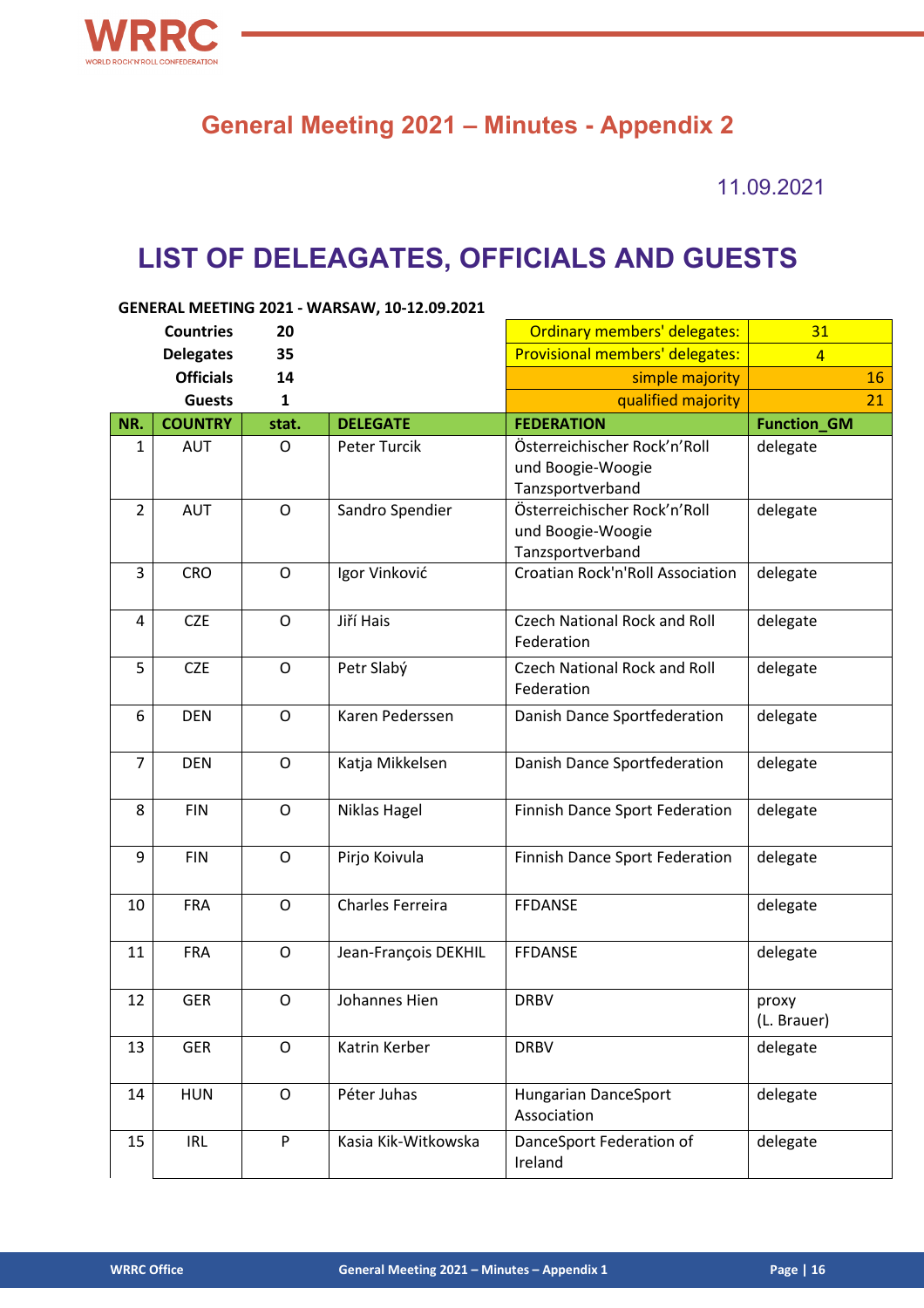

| 16 | <b>IRL</b> | P            | Daria Buzykina                 | DanceSport Federation of<br>Ireland                                   | delegate              |
|----|------------|--------------|--------------------------------|-----------------------------------------------------------------------|-----------------------|
| 17 | <b>ITA</b> | O            | <b>Edilio Pagano</b>           | Italian Dance Sport Federation                                        | delegate              |
| 18 | KAZ        | ${\sf P}$    | Ajżan Bartosik-<br>Nisanbajewa | Modern and Sport Dance<br>Federation of the Republic of<br>Kazakhstan | proxy                 |
| 19 | <b>NED</b> | P            | Larisa Gomaz                   | <b>Dutch General Dance Sport</b><br>Association                       | delegate              |
| 20 | <b>NOR</b> | $\mathsf O$  | Sissel Myren                   | Norwegian Dance Federation                                            | delegate              |
| 21 | <b>NOR</b> | O            | Trine Sjong Bekken             | Norwegian Dance Federation                                            | delegate              |
| 22 | POL        | O            | Alojzy Nowak                   | Polish Rock'n'Roll Acrobatic<br>Union                                 | delegate              |
| 23 | POL        | $\mathsf{O}$ | Szymon Szpulecki               | Polish Rock'n'Roll Acrobatic<br>Union                                 | delegate              |
| 24 | <b>RUS</b> | $\mathsf{O}$ | Dmitry Ionov                   | All Russian Federation of<br>DanceSport and Acrobatic<br>Rock'n'Roll  | delegate              |
| 25 | <b>RUS</b> | $\mathsf{O}$ | Natalia Paivina                | All Russian Federation of<br>DanceSport and Acrobatic<br>Rock'n'Roll  | delegate              |
| 26 | <b>SLO</b> | $\mathsf{O}$ | Boštjan Marinko                | Slovenian Dance Sport<br>Federation                                   | delegate              |
| 27 | <b>SLO</b> | O            | Boštjan Pavček                 | Slovenian Dance Sport<br>Federation                                   | proxy (B.<br>Marinko) |
| 28 | SUI        | $\circ$      | Sophie Sancosme                | Swiss Rock'n'Roll Federation                                          | delegate              |
| 29 | SUI        | $\mathsf{O}$ | Nicolas Grillet                | Swiss Rock'n'Roll Federation                                          | delegate              |
| 30 | <b>SVK</b> | $\mathsf{O}$ | Peter Olej                     | Slovak Dance Sport Federation                                         | delegate              |
| 31 | <b>SVK</b> | $\mathsf O$  | Rastislav Banas                | Slovak Dance Sport Federation                                         | delegate              |
| 32 | <b>SWE</b> | $\mathsf{O}$ | Lena Arvidsson                 | <b>Swedish Dancesport Federation</b>                                  | delegate              |
| 33 | <b>SWE</b> | O            | David Borg                     | <b>Swedish Dancesport Federation</b>                                  | delegate              |
| 34 | <b>UKR</b> | $\mathsf{O}$ | Oleksandr Geifman              | <b>Ukrainian Federation Of</b><br><b>Acrobatic Rock-N-Roll</b>        | delegate              |
| 35 | <b>UKR</b> | $\mathsf O$  | Mykhailo Petrenko              | <b>Ukrainian Federation Of</b><br>Acrobatic Rock-N-Roll               | delegate              |